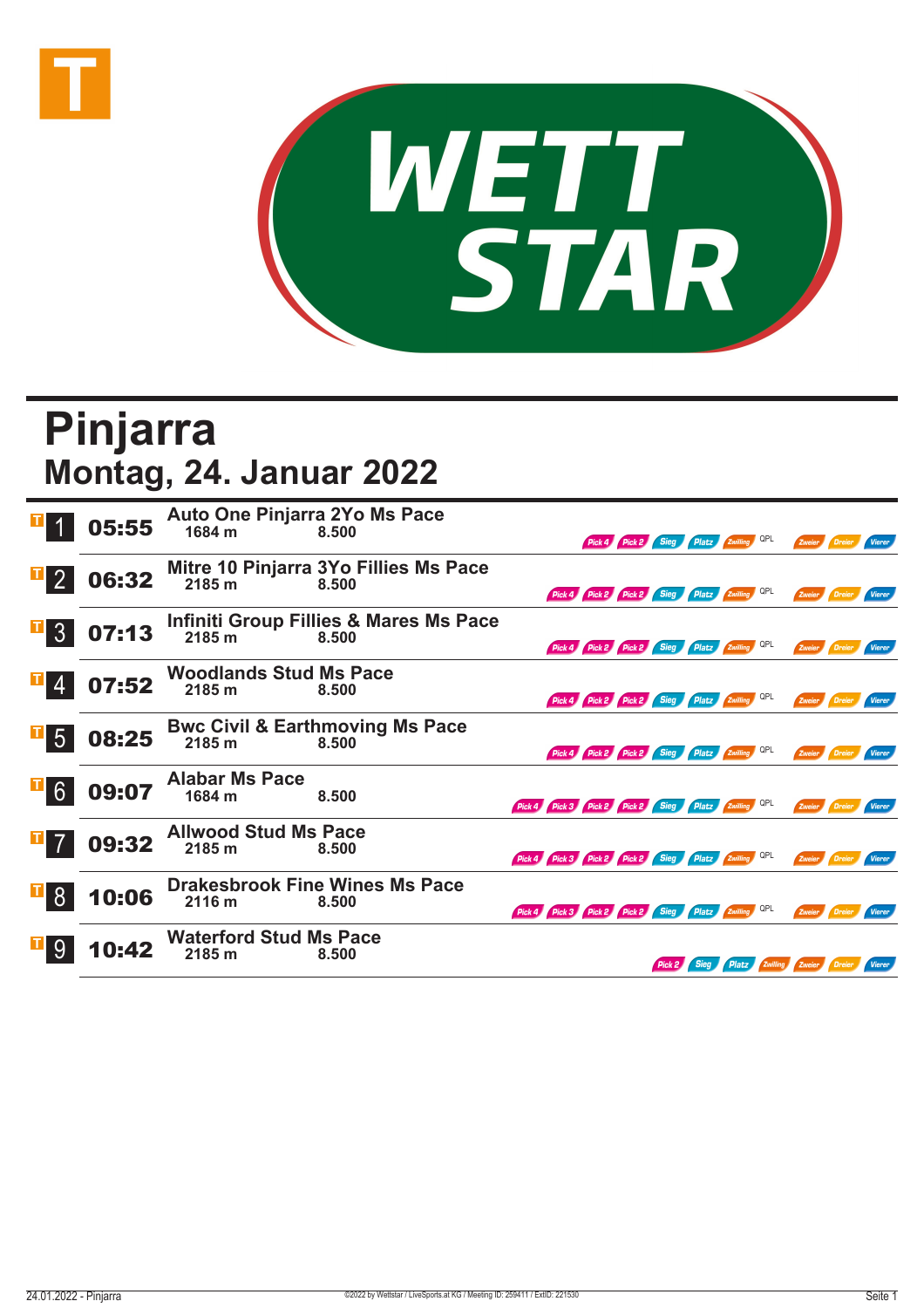| 24.01.2022<br>--<br>Piniarra                    | Rennen # i | Seite 2 |
|-------------------------------------------------|------------|---------|
| <b>STARTET IHR PEERD</b><br><b>WANN</b><br>–≺D… |            |         |

| Adda My Mind              | 5 | <b>Cheese And Biccys</b> | <b>Infamiss</b>   | Makaila              |   | Roll Em                  |  |
|---------------------------|---|--------------------------|-------------------|----------------------|---|--------------------------|--|
| Alta Queen                |   | Cold Hard Cash           | Iron Annie        | Mango Tango          |   | Sadhita                  |  |
| Altamatum                 |   | Comnharry                | Itsnotova         | Marbeechsam          |   | Sameplace Sametime       |  |
| American Bullitt          |   | Cordero                  | Joey James        | Mixedupmuddledup     |   | Shehadi                  |  |
| Angel In White            |   | <b>Dissertation</b>      | Jonimac           | My Sweet Deal        |   | Shes A Bright Star       |  |
| Ark Of Rock               |   | <b>Dunamis</b>           | Just Like A Star  | Nuclear Poker        |   | Shoot Through            |  |
| Aussie Scooter            |   | Dynamite Dolly           | Justgivemerubies  | Our Shooting Star    |   | Sovrana                  |  |
| Barkley                   |   | Fiord                    | Kripke            | Our Star Watch       |   | Sports Package           |  |
| Batavia Storm             |   | Gayle Force              | Leni Rose         | Parsons Glamour      |   | Squinta                  |  |
| <b>Beach Start</b>        |   | Gods Plan                | Like It I Love It | Perfect              |   | Star Lilly               |  |
| Beat The Bank             |   | Gold Horseshoe           | Lilly Laguna      | Perlee Gates         |   | <b>Sundancer Rainbow</b> |  |
| <b>Bettor Beach Belle</b> |   | Happy Dayz               | Lombo Mitchinson  | Precocious Lady      |   | Tamaki James             |  |
| <b>Bettor Control</b>     |   | Heza Blaster             | Love And Kisses   | Quick Mamba          |   | Tarsao                   |  |
| Beyond The Sea            |   | lam The Real Thing       | Love My Life      | Racvville            |   | The Dublin Xpress        |  |
| C C Chevron               |   | <b>Ideal Whitby</b>      | Lucienne          | <b>Rich American</b> |   | The Situation            |  |
| Call To Arms              |   | Ima Socialite            | Major Dazzler     | Riverina Flash       |   | The Verandah             |  |
| Champagne Everyone        |   | Imperium                 | Maior Mucha       | Rock On The Beach    | b | Tomlous Jambo            |  |

## **WANN STARTET IHR JOCKEY / FAHRER...**

| A C Lewis<br><b>B</b> D Giudice<br>D Egerton-Green<br>D M Schofield<br>Emily Suvaljko<br>Hayden Hancock<br>K J Harper | 1,2,3,6,7,8<br>2,3,5,6,7<br>1.4.9<br>1,3,4,6,7,8,9<br>3,5,8,9<br>2,5,6,7,8 | A F De Campo<br>C D Brown<br>D J Harper<br>Daniel Suvaljko<br>G E Hall Jnr<br>J C Young<br>M C Miller | 1.2<br>2.6<br>1.4.5<br>3,9<br>1.4.5.6.7<br>2,3,4,6,7<br>5.8 | A G Cortopassi<br>C D Voak<br>D M Roberts<br>Emily Johnson<br>H R Charles<br>K A Symington<br>M C Young | 1,2,3,5,6<br>3,4,5,6,7,8<br>3,5,7,8<br>4.7<br>3,5,8 |  |
|-----------------------------------------------------------------------------------------------------------------------|----------------------------------------------------------------------------|-------------------------------------------------------------------------------------------------------|-------------------------------------------------------------|---------------------------------------------------------------------------------------------------------|-----------------------------------------------------|--|
| Morgan Miller                                                                                                         |                                                                            | N M Johns                                                                                             |                                                             | P K Tilbrook                                                                                            |                                                     |  |
| R Warwick<br>Г C Wheeler                                                                                              | 2,6,7                                                                      | S J Suvaliko<br>W G Price                                                                             | 1.3.5.6.7.8                                                 | S Steele                                                                                                |                                                     |  |

## **WANN STARTET IHR TRAINER...**

| A F De Campo         | 1,2,5   | A G Cortopassi    | 2,3   | <b>B A Lynn</b> | 3,4,8 | <b>B</b> D Giudice |     |
|----------------------|---------|-------------------|-------|-----------------|-------|--------------------|-----|
| <b>B J Howlett</b>   | 3,5,6   | <b>BL</b> Clemens |       | C A King        |       | C A Rogers         |     |
| C C Reeves           |         | C R Abercromby    |       | C S Hynam       |       | Chris Willis       |     |
| D Egerton-Green      |         | D M Schofield     | 1.9   | D R Hunter      |       | David Simmonds     |     |
| E T Burnham          |         | F R Vanmaris      | 5,8   | G Hall          |       | G Inwood           |     |
| G O Schofield        |         | G S Bond          | 2,6,7 | Jocelyn Young   |       | June Henderson     |     |
| K J F Charles        |         | K J Harper        |       | K Warwick       |       | Karen Thompson     |     |
| L R Edwards          | 1,3,8,9 | M A Lindau        |       | M Condipodero   | 4,5   | M G Scott          |     |
| M J Cornwall         |         | M N Beech         |       | M T Bovd        |       | N A Turvey         |     |
| N M Johns            |         | P J Duggan        |       | P J Miller      |       | P K Tilbrook       |     |
| P L Anderson         |         | R A Olivieri      |       | R J L Williams  |       | R J Mellsop        | 2,7 |
| <b>Rick Nafranec</b> |         | S L Suvaliko      | 3.9   | S M Lowings     |       | S M Zucchiatti     | 3,8 |
| S N Tognolini        |         | Shane Quadrio     |       | Shane Steele    |       | T P Wright         | 7.8 |
| W G Price            |         | W J Robinson      |       |                 |       |                    |     |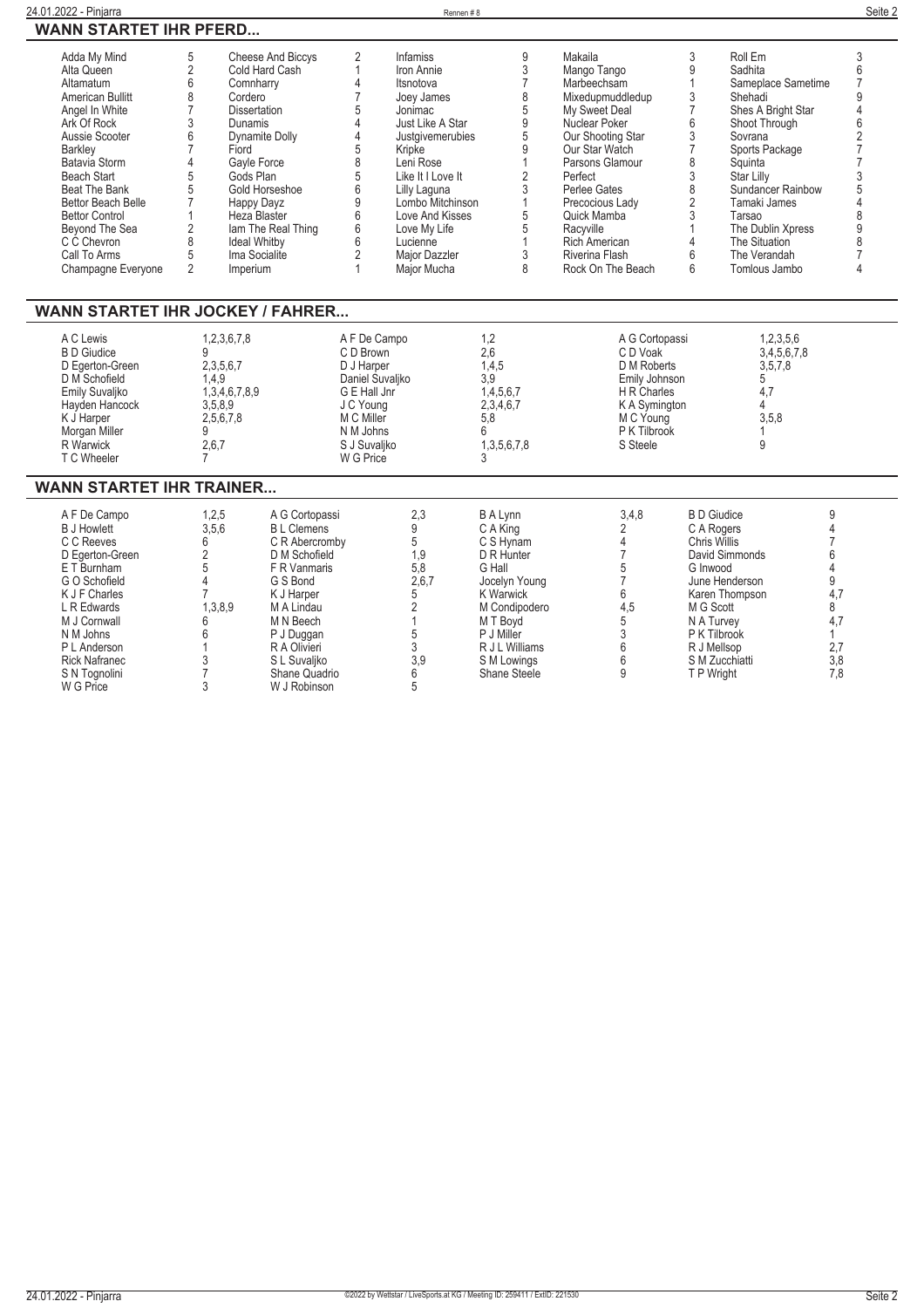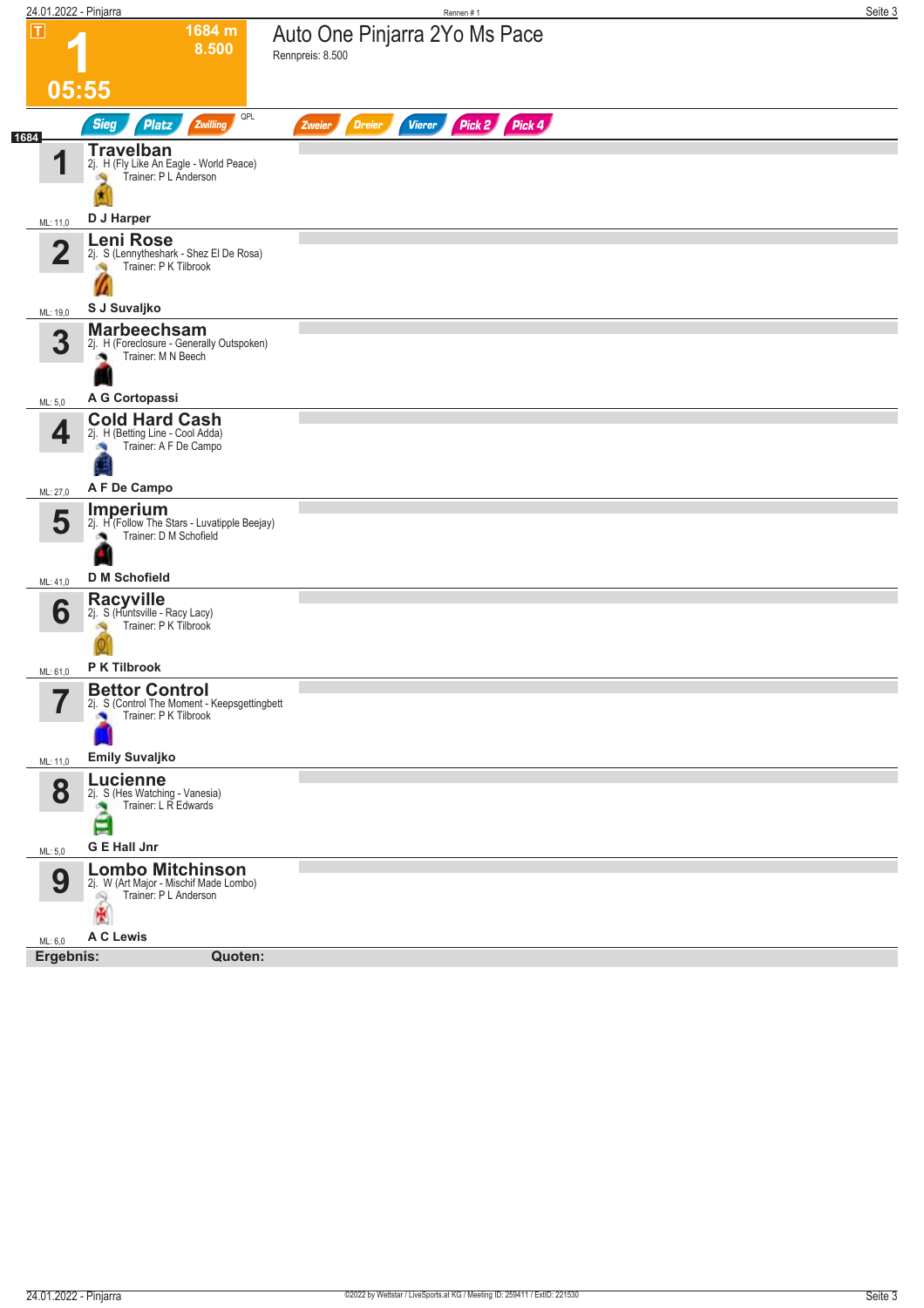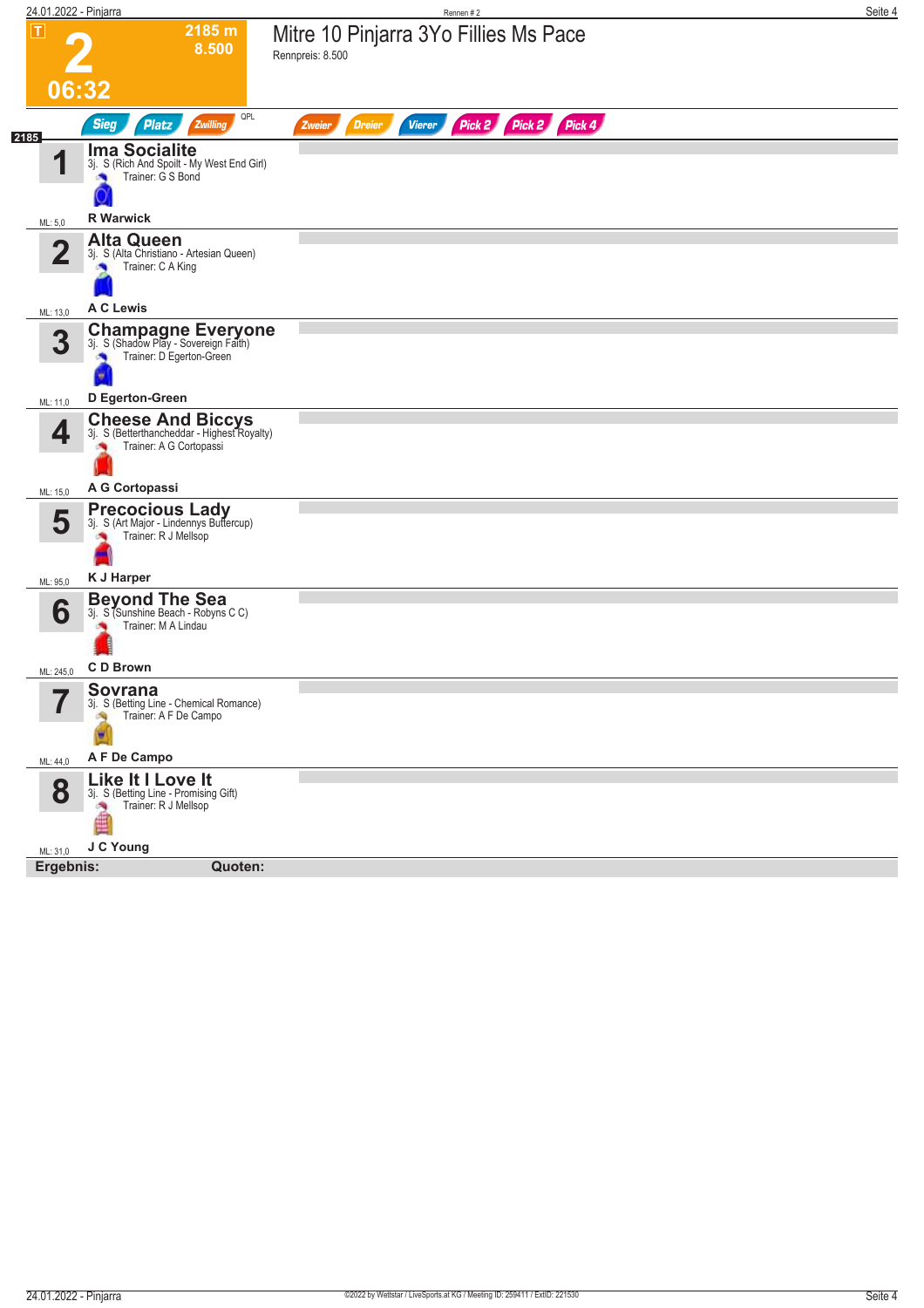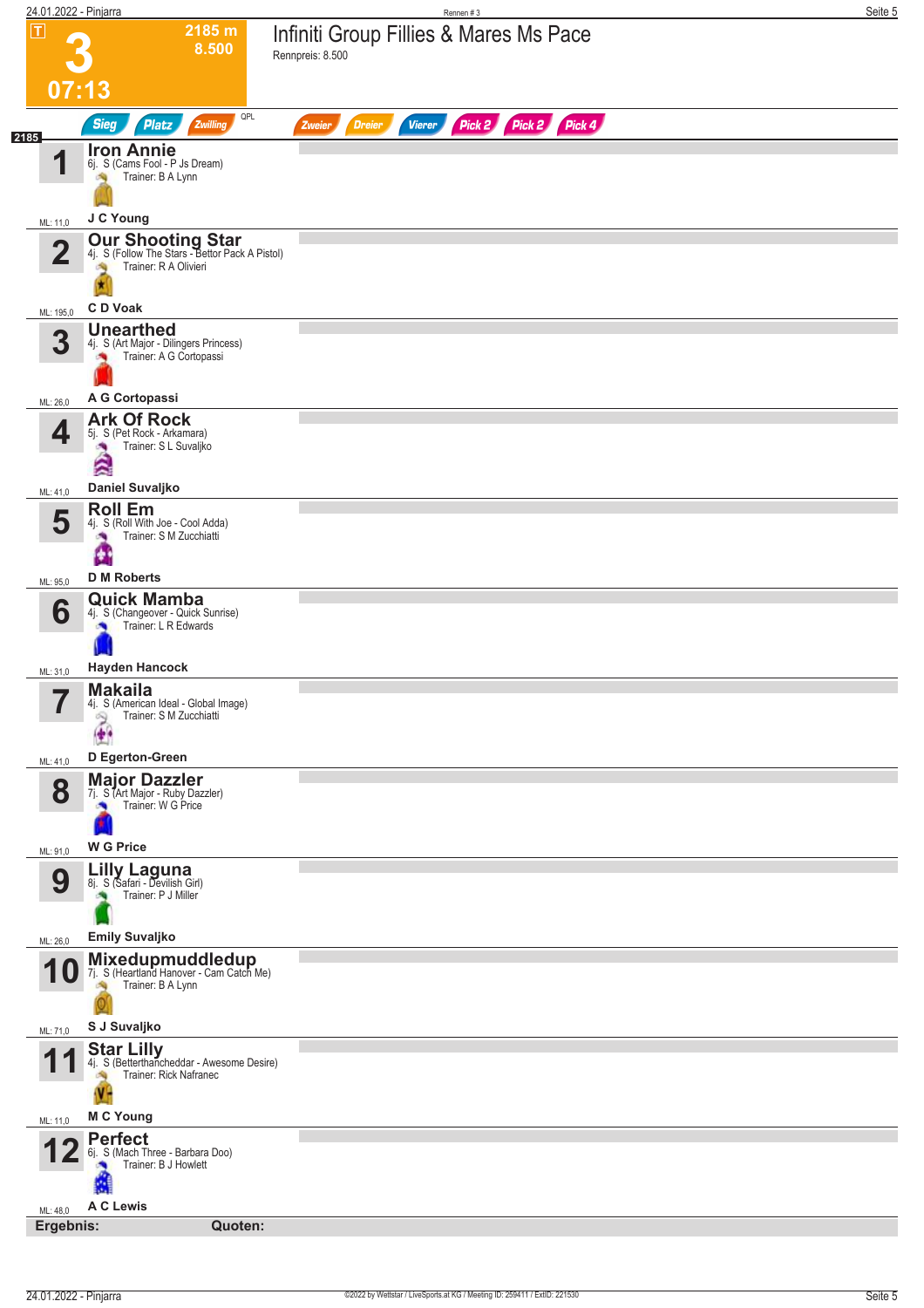| $\overline{\mathbf{r}}$<br>07:52<br><b>Sieg</b><br>2185<br>1<br>ML: 14,0<br>$\overline{2}$<br>ML: 235,0<br>3<br>ML: 41,0<br>4<br>ML: 15,0<br>5 | 2185 m<br>8.500<br>QPL<br>Zwilling<br><b>Platz</b><br><b>Dynamite Dolly</b><br>4j. S (Renaissance Man - Boomgoesdadynam<br>Trainer: G Inwood<br>J C Young<br><b>Rich American</b><br>4j. W (American Ideal - Rich Life)<br>Trainer: Karen Thompson<br><b>Emily Suvaljko</b><br><b>Comnharry</b><br>7j. W (Blissfull Hall - Raca Pacer)<br>Trainer: C A Rogers | <b>Woodlands Stud Ms Pace</b><br>Rennpreis: 8.500<br>Vierer<br><b>Dreier</b><br>Zweier | Pick 2 Pick 2 | Pick 4 |  |
|------------------------------------------------------------------------------------------------------------------------------------------------|---------------------------------------------------------------------------------------------------------------------------------------------------------------------------------------------------------------------------------------------------------------------------------------------------------------------------------------------------------------|----------------------------------------------------------------------------------------|---------------|--------|--|
|                                                                                                                                                |                                                                                                                                                                                                                                                                                                                                                               |                                                                                        |               |        |  |
|                                                                                                                                                |                                                                                                                                                                                                                                                                                                                                                               |                                                                                        |               |        |  |
|                                                                                                                                                |                                                                                                                                                                                                                                                                                                                                                               |                                                                                        |               |        |  |
|                                                                                                                                                |                                                                                                                                                                                                                                                                                                                                                               |                                                                                        |               |        |  |
|                                                                                                                                                |                                                                                                                                                                                                                                                                                                                                                               |                                                                                        |               |        |  |
|                                                                                                                                                |                                                                                                                                                                                                                                                                                                                                                               |                                                                                        |               |        |  |
|                                                                                                                                                |                                                                                                                                                                                                                                                                                                                                                               |                                                                                        |               |        |  |
|                                                                                                                                                |                                                                                                                                                                                                                                                                                                                                                               |                                                                                        |               |        |  |
|                                                                                                                                                | <b>KA Symington</b>                                                                                                                                                                                                                                                                                                                                           |                                                                                        |               |        |  |
|                                                                                                                                                | <b>Dunamis</b><br>3j. W (Sunshine Beach - Im For Real)<br>Trainer: G O Schofield<br><b>D</b> M Schofield                                                                                                                                                                                                                                                      |                                                                                        |               |        |  |
|                                                                                                                                                |                                                                                                                                                                                                                                                                                                                                                               |                                                                                        |               |        |  |
|                                                                                                                                                | <b>Shes A Bright Star</b><br>4j. S (Follow The Stars - She Likes Diamonds<br>Trainer: C S Hynam                                                                                                                                                                                                                                                               |                                                                                        |               |        |  |
| ML: 31,0                                                                                                                                       | D J Harper                                                                                                                                                                                                                                                                                                                                                    |                                                                                        |               |        |  |
| 6<br>Œ<br>ML: 25,0                                                                                                                             | <b>Tomlous Jambo</b><br>3j. W (Fly Like An Eagle - Arkndeliver)<br>Trainer: N A Turvey<br><b>G E Hall Jnr</b>                                                                                                                                                                                                                                                 |                                                                                        |               |        |  |
| 77                                                                                                                                             | <b>Tamaki James</b><br>5j. W (Auckland Reactor - Vespadilus)<br>Trainer: B A Lynn                                                                                                                                                                                                                                                                             |                                                                                        |               |        |  |
| C D Voak<br>ML: 11,0                                                                                                                           |                                                                                                                                                                                                                                                                                                                                                               |                                                                                        |               |        |  |
| 8<br>$\mathbb{R}$<br>$\Delta$                                                                                                                  | <b>Batavia Storm</b><br>7j. W (Art Official - Batavia Touchngo)<br>Trainer: M Condipodero                                                                                                                                                                                                                                                                     |                                                                                        |               |        |  |
| <b>H R Charles</b><br>ML: 11,0                                                                                                                 |                                                                                                                                                                                                                                                                                                                                                               |                                                                                        |               |        |  |
| Ergebnis:                                                                                                                                      |                                                                                                                                                                                                                                                                                                                                                               |                                                                                        |               |        |  |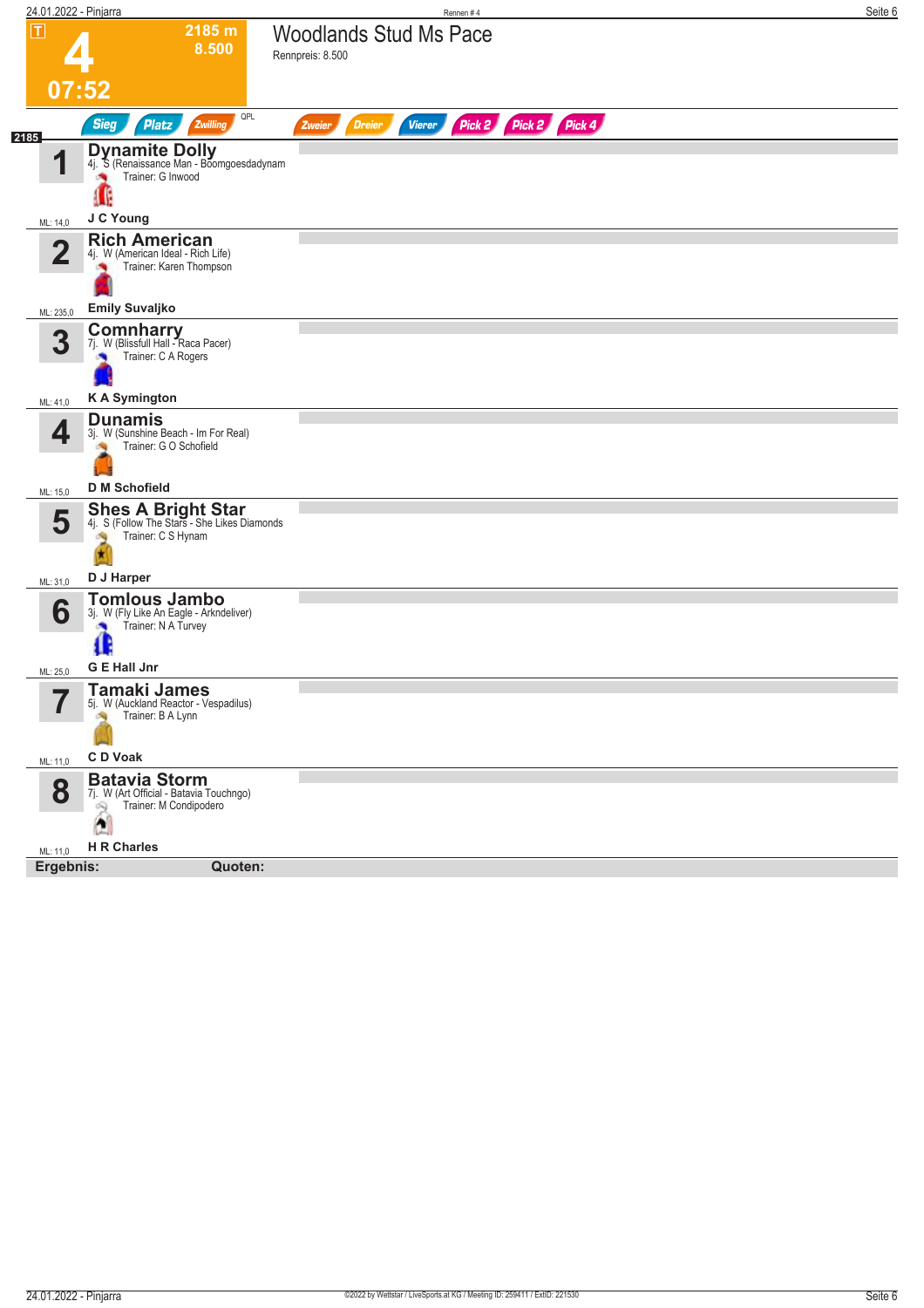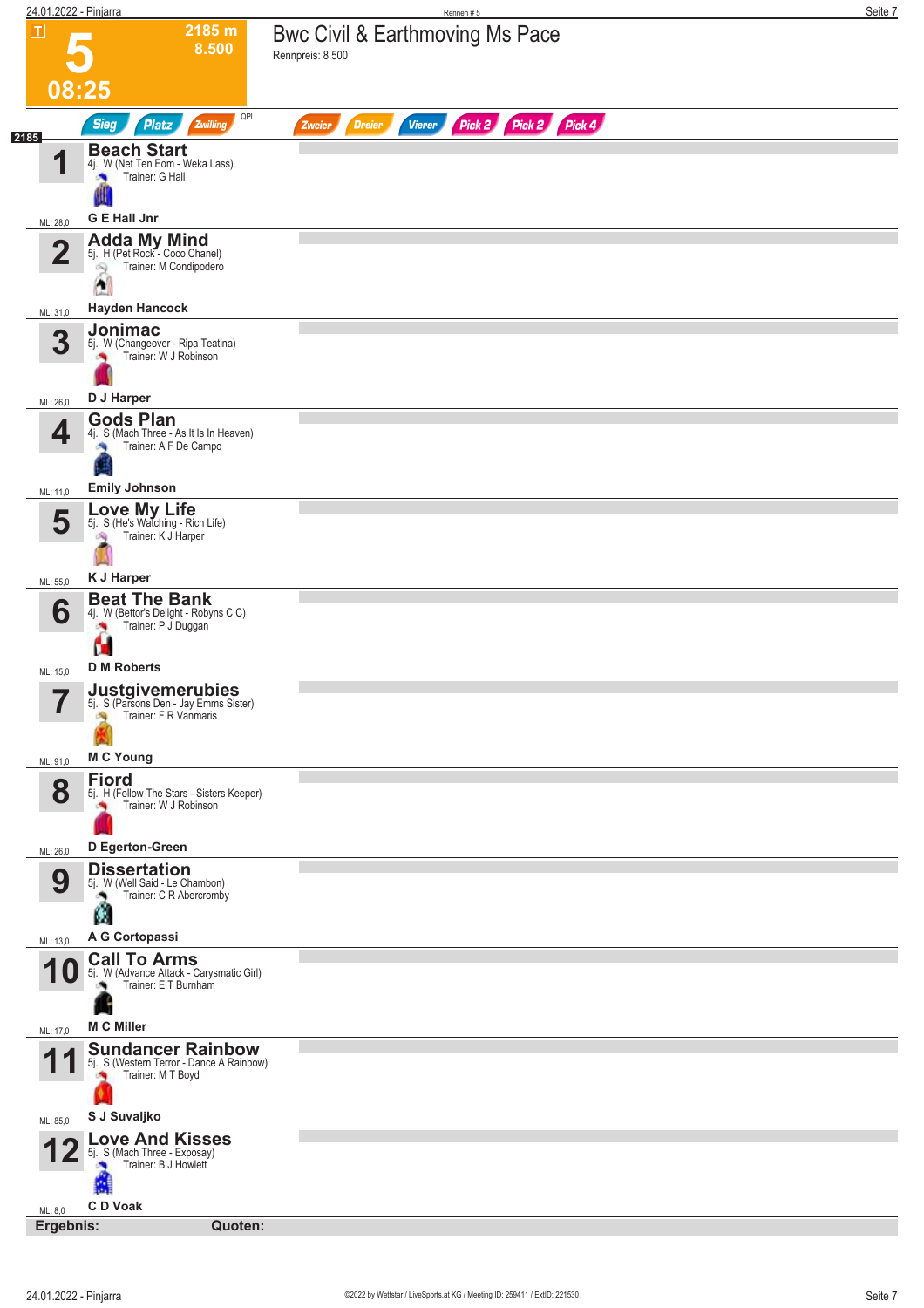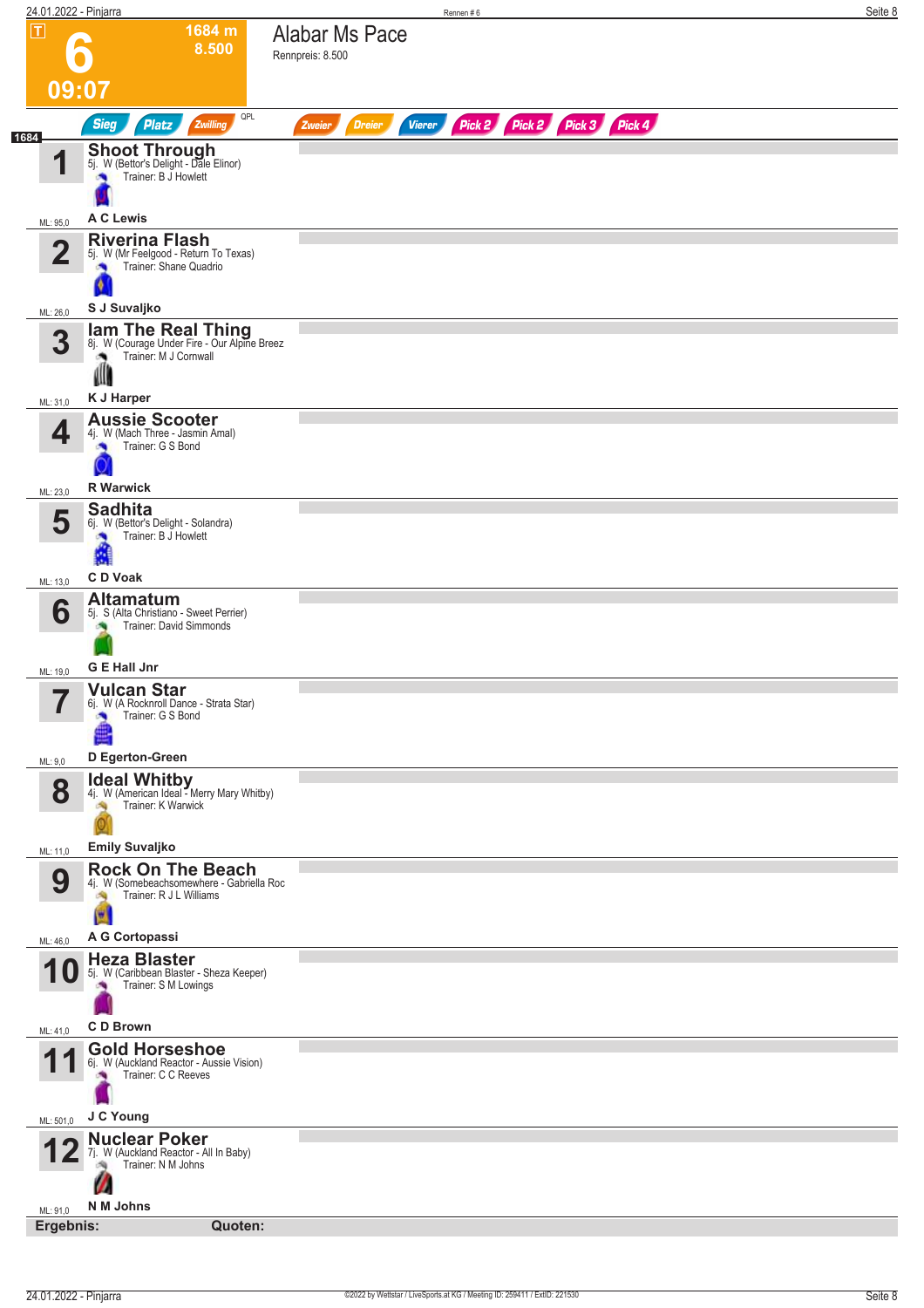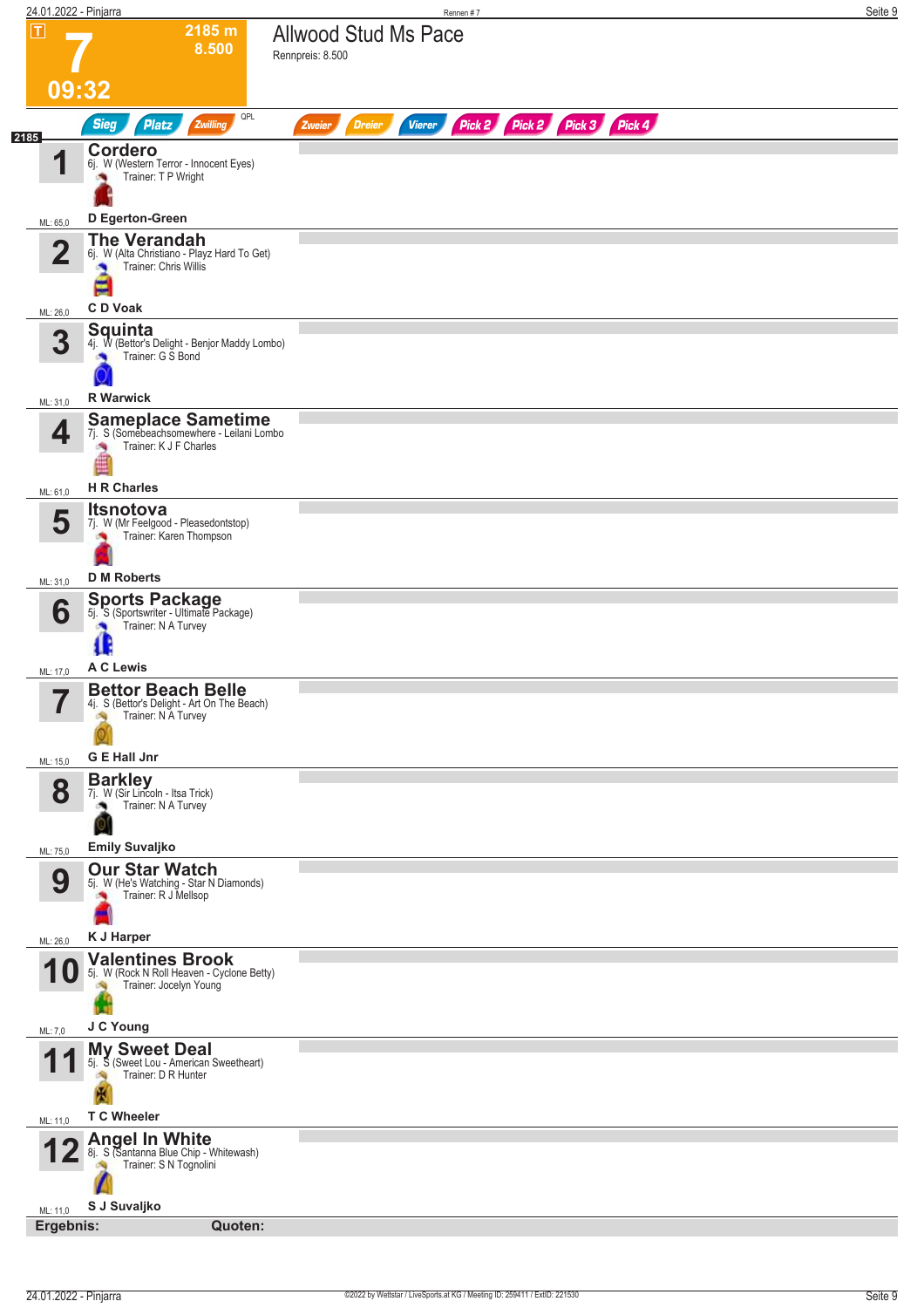| 24.01.2022 - Pinjarra         |                                                                                                                        | Rennen #8                                                        | Seite 10 |
|-------------------------------|------------------------------------------------------------------------------------------------------------------------|------------------------------------------------------------------|----------|
| $\overline{\mathbf{L}}$       | 2116 m<br>8.500                                                                                                        | <b>Drakesbrook Fine Wines Ms Pace</b><br>Rennpreis: 8.500        |          |
|                               | 10:06                                                                                                                  |                                                                  |          |
| 2116                          | QPL<br><b>Sieg</b><br><b>Platz</b><br>Zwilling                                                                         | Pick 2 Pick 2 Pick 3 Pick 4<br><b>Dreier</b><br>Vierer<br>Zweier |          |
| 1                             | <b>Joey James</b><br>5j. W (Heartland Hanover - Soho Honolulu)<br>Trainer: B A Lynn                                    |                                                                  |          |
| ML: 8,0                       | <b>A C Lewis</b>                                                                                                       |                                                                  |          |
| $\mathbf{2}$                  | <b>American Bullitt</b><br>4j. W (Tintin In America - Just Visiting)<br>Trainer: S M Zucchiatti                        |                                                                  |          |
| ML: 5,0                       | <b>D M Roberts</b>                                                                                                     |                                                                  |          |
| 3                             | <b>Gayle Force</b><br>5j. W (Bettor's Delight - Extreme Force)<br>Trainer: L R Edwards                                 |                                                                  |          |
| ML: 23,0                      | <b>Hayden Hancock</b>                                                                                                  |                                                                  |          |
| 4                             | <b>The Situation</b><br>5j. W (Sportswriter - Snooki)<br>Trainer: S M Zucchiatti<br>$\mathfrak{D}$<br>$\ddot{\bullet}$ |                                                                  |          |
| ML: 14,0                      | <b>M C Miller</b>                                                                                                      |                                                                  |          |
| 5<br>ML: 19,0                 | <b>Perlee Gates</b><br>6j. W (Live Or Die - Special Diva)<br>Trainer: M G Scott<br>Ń<br>S J Suvaljko                   |                                                                  |          |
|                               | <b>Parsons Glamour</b>                                                                                                 |                                                                  |          |
| 6                             | 6j. S (Parsons Den - Royal Tribute)<br>Trainer: F R Vanmaris                                                           |                                                                  |          |
| ML: 13,0                      | <b>M C Young</b>                                                                                                       |                                                                  |          |
| $\overline{\phantom{a}}$<br>ı | <b>Major Mucha</b><br>6j. W (Art Major - Bella Shine)<br>Trainer: F R Vanmaris<br>e Sig                                |                                                                  |          |
| ML: 6,0                       | C D Voak                                                                                                               |                                                                  |          |
| 8                             | <b>C C Chevron</b><br>10j. S (Art Major - C C Lobell)<br>Trainer: M G Scott<br>À                                       |                                                                  |          |
| ML: 19,0                      | <b>Emily Suvaljko</b>                                                                                                  |                                                                  |          |
| 9                             | <b>Tarsao</b><br>11j. W (Courage Under Fire - Lady Maryclaire<br>Trainer: T P Wright<br>×.                             |                                                                  |          |
| ML: 41,0                      | <b>K J Harper</b>                                                                                                      |                                                                  |          |
| Ergebnis:                     | Quoten:                                                                                                                |                                                                  |          |